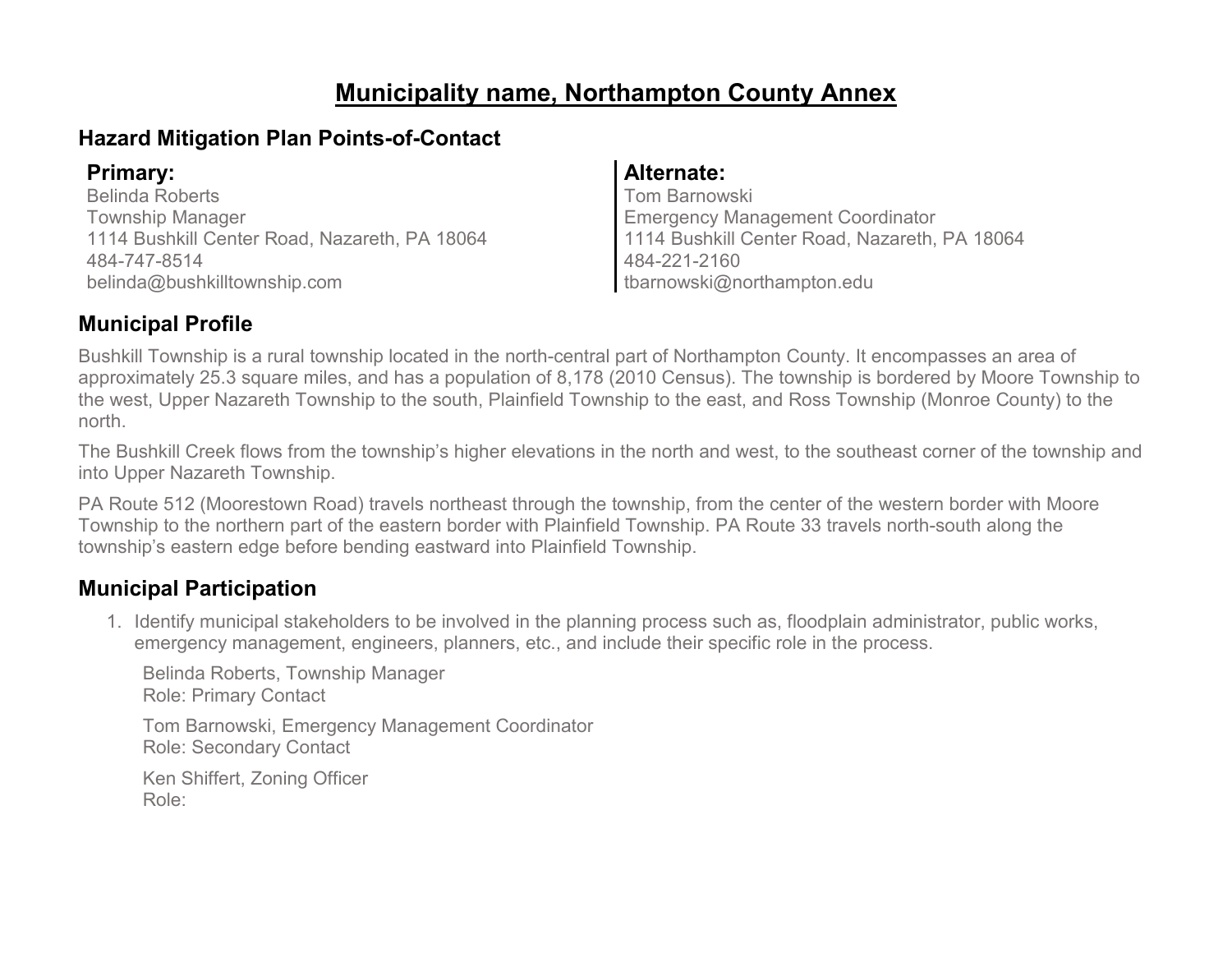### **Municipal Participation –** *continued*

2. Identify community stakeholders such as; neighborhood groups, religious groups, major employers / businesses, etc., that will be informed and / or involved in the planning process and describe how they will be involved.

Board of Supervisors Planning Commission Bushkill Township Volunteer Fire Company

3. Describe how the public **will be engaged** in the current planning process examples, newsletters, social media, etc., **and how they were engaged** since the 2013 Hazard Mitigation Plan.

**Newsletters Website** Municipal Meetings

### **Compliance with the National Flood Insurance Program (NFIP)**

| <b>Topic</b>                                                                                                                                      | Identify source of information, if<br>different from the one listed.  | <b>Additional Comments</b>     |  |  |
|---------------------------------------------------------------------------------------------------------------------------------------------------|-----------------------------------------------------------------------|--------------------------------|--|--|
| <b>1. Staff Resources</b>                                                                                                                         |                                                                       |                                |  |  |
| Is the Community Floodplain Administrator (FPA) or NFIP Coordinator certified?                                                                    | <b>Community FPA</b>                                                  | No                             |  |  |
| Is floodplain management an auxiliary function?                                                                                                   | <b>Community FPA</b>                                                  |                                |  |  |
| Provide an explanation of NFIP administration services (e.g., permit review,<br>GGIS, education or outreach, inspections, engineering capability) | <b>Community FPA</b>                                                  |                                |  |  |
| What are the barriers to running an effective NFIP program in the community, if<br>any?                                                           | <b>Community FPA</b>                                                  |                                |  |  |
| 2. Compliance History                                                                                                                             |                                                                       |                                |  |  |
| Is the community in good standing with the NFIP?                                                                                                  | State NFIP Coordinator, FEMA NFIP<br>Specialist, or community records | Yes                            |  |  |
| Are there any outstanding compliance issues (i.e., current violations)?                                                                           |                                                                       | <b>No</b>                      |  |  |
| When was the most recent Community Assistance Visits (CAV) or Community<br>Assistance Contact (CAC)?                                              |                                                                       |                                |  |  |
| Is a CAV or CAC scheduled or needed?                                                                                                              |                                                                       | No                             |  |  |
| 3. Regulation                                                                                                                                     |                                                                       |                                |  |  |
| When did the community enter the NFIP?                                                                                                            | <b>NFIP Community Status Book</b>                                     |                                |  |  |
| Are the Flood Insurance Rate Maps (FIRMs) digital or paper? How are residents<br>assisted with mapping?                                           | <b>Community FPA</b>                                                  | Paper                          |  |  |
| Do floodplain regulations meet or exceed FEMA or State minimum requirements?<br>If so, in what ways?                                              | <b>Community FPA</b>                                                  | Yes                            |  |  |
| Describe the permitting process                                                                                                                   | Community FPA, State, FEMA NFIP                                       | Compliance with the ordinance. |  |  |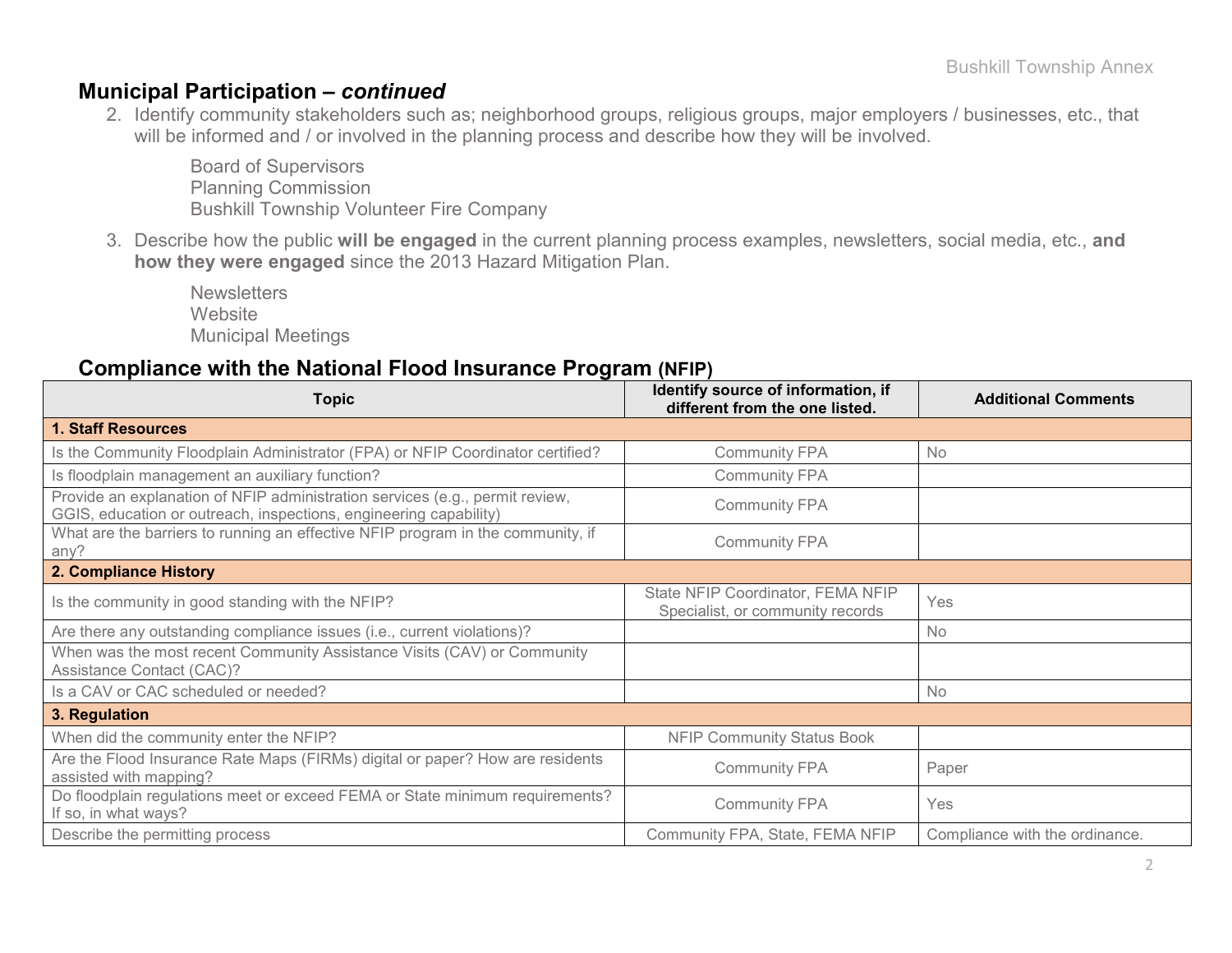### **Compliance with the National Flood Insurance Program (NFIP) –** *continued*

| <b>Topic</b>                                                                                                                                     | Identify source of information, if<br>different from the one listed.     | <b>Additional Comments</b> |
|--------------------------------------------------------------------------------------------------------------------------------------------------|--------------------------------------------------------------------------|----------------------------|
| <b>4. Insurance Summary</b>                                                                                                                      |                                                                          |                            |
| How many NFIP policies are in the community?<br>What is the total premium and coverage?                                                          | State NFIP Coordinator or<br><b>FEMA NFIP Specialist</b>                 |                            |
| How many claims have been paid in the community? What is the total amount of<br>paid claims? How many substantial damage claims have there been? | FEMA NFIP or Insurance Specialist                                        |                            |
| How many structures are exposed to flood risk within the community?                                                                              | Community FPA or GIS Analyst                                             |                            |
| Describe any areas of flood risk with limited NFIP policy coverage                                                                               | Community FPA or FEMA Insurance<br>Specialist                            |                            |
| 5. Community Rating System (CRS)                                                                                                                 |                                                                          |                            |
| Does the community participate in CRS?                                                                                                           | Community FPA, State, or FEMA NFIP                                       | <b>No</b>                  |
| If so, what is the community's CRS Class Ranking?                                                                                                | Flood Insurance Manual<br>(http://www.fema.gov/floodinsurancemanual.gov) | N/A                        |
| What categories and activities provide CRS points and how can the Class be<br>improved?                                                          |                                                                          | N/A                        |
| Does the plan include CRS planning requirements?                                                                                                 | Community FPA, FEMA CRS<br>Coordinator, or ISO representative            | N/A                        |

### **Community Assets**

Community assets are defined to include anything that is important to the character as well as the function of a community, and can be described in four categories, they are; people, economy, natural environment and built environment. Please identify the community assets and location under each category.

- **1. People**
	- Concentrations of vulnerable populations such as the elderly, physically or mentally disabled, non-English speaking, and the medically or chemically dependent.

N/A

 Types of visiting populations where large numbers of people are concentrated such as visitors for special events and students.

#### **2. Economy**

Major employers, primary economic sectors such as agriculture and commercial centers where losses would have a severe impact on the community.

N/A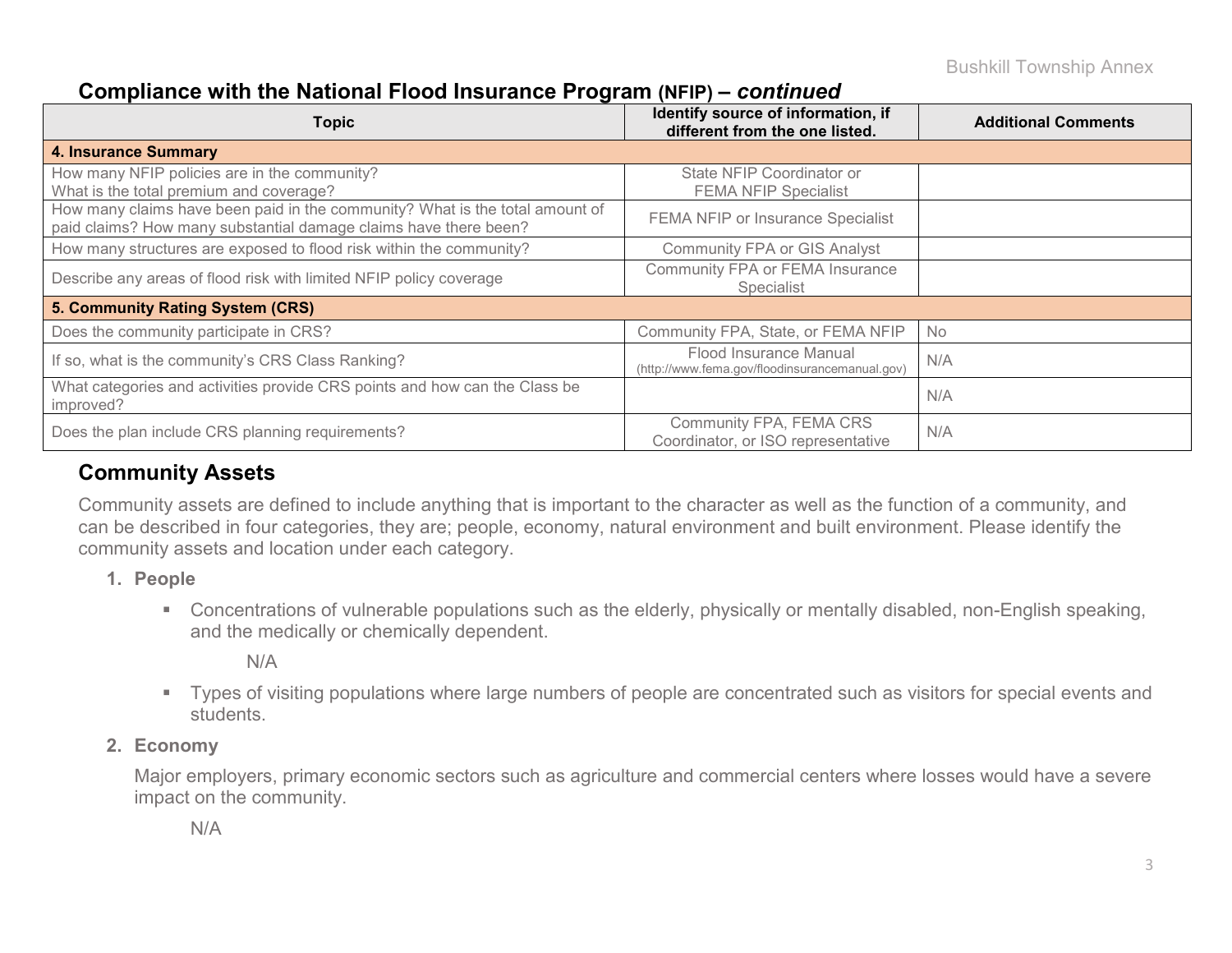### **Community Assets –** *continued*

#### **3. Natural Environment**

Those areas / features that can provide protective functions that reduce the magnitude of hazard events such as, wetlands or riparian areas, and other environmental features important to protect.

N/A

#### **4. Built Environment**

 Existing structures such as, concentrations of buildings that may be more vulnerable to hazards based on location, age, construction type and / or condition of use.

West Douglassville Road near Penny Hole floods during heavy rain events and tops roadway.

- **Infrastructure systems such as water and wastewater facilities, power utilities, transportation systems,** communication systems, energy pipelines and storage.
- High potential loss facilities such as, dams, locations that house hazardous materials, military and / or civilian defense installations.
- Critical facilities such as, hospitals, medical facilities, police and fires stations, emergency operations centers, shelters, schools and airports / heliports.
- Cultural / historical resources such as, museums, parks, stadiums, etc.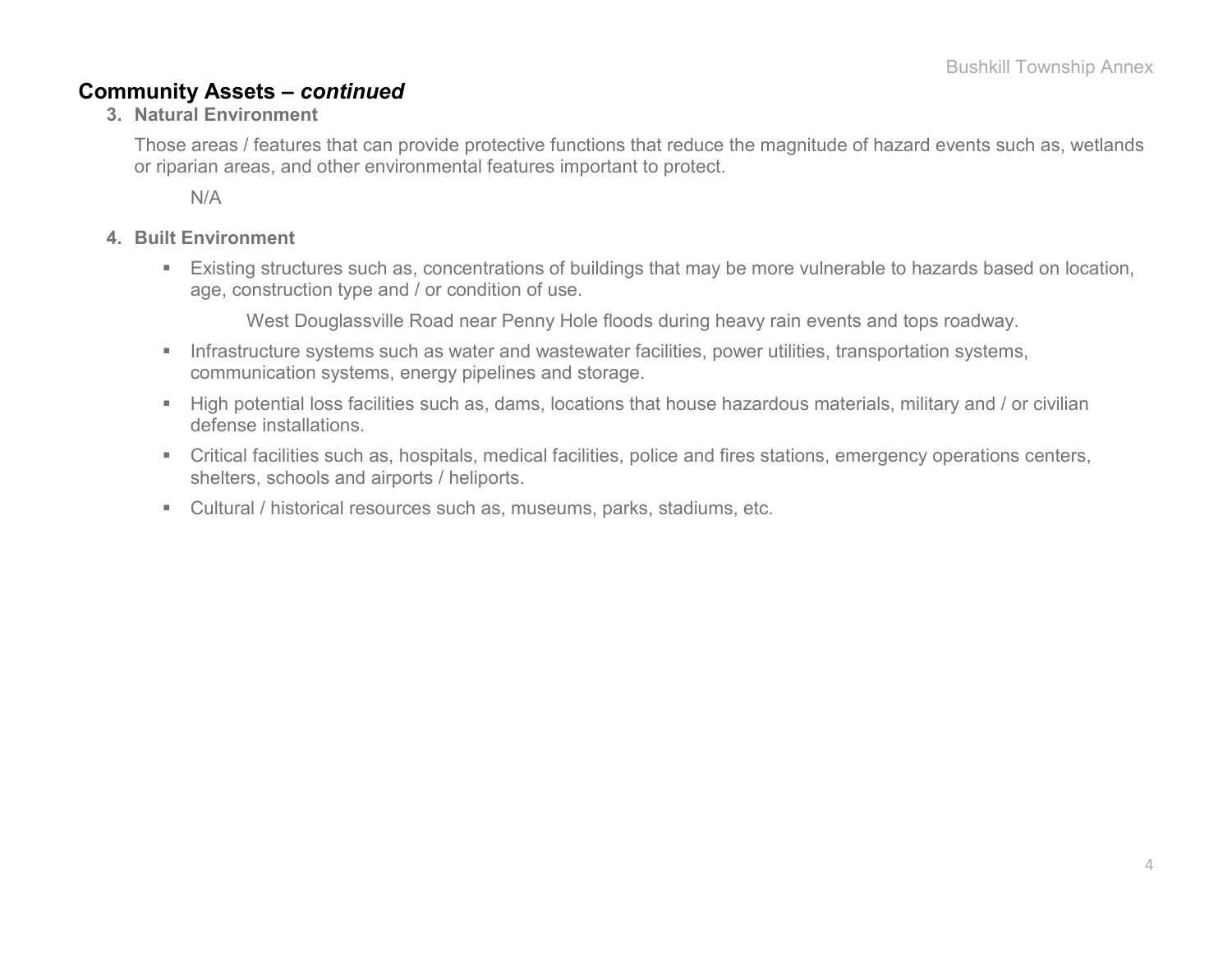# **Capability Assessment**

|              |                                                               |             | <b>Status</b>                                                |                      |                                                     | <b>Effect on</b><br><b>Hazard Loss</b>                 | Change                                                 |                                                                                                              | How can                                                                    |                                                           |
|--------------|---------------------------------------------------------------|-------------|--------------------------------------------------------------|----------------------|-----------------------------------------------------|--------------------------------------------------------|--------------------------------------------------------|--------------------------------------------------------------------------------------------------------------|----------------------------------------------------------------------------|-----------------------------------------------------------|
| Capability   | Regulatory<br>$\checkmark$ Tools<br>$\checkmark$ Programs     | Place<br>르  | <b>Date</b><br><b>Adopted</b><br><b>or</b><br><b>Updated</b> | Development<br>Under | Department /<br><b>Agency</b><br><b>Responsible</b> | <b>Reduction:</b><br>-Supports<br>-Neutral<br>-Hinders | <b>since 2013</b><br>Plan?<br>+ Positive<br>- Negative | Has the 2013<br><b>Plan been</b><br>integrated into<br>the Regulatory<br><b>Tool/Program?</b><br>If so, how? | these<br>capabilities<br>be expanded<br>and improved<br>to reduce<br>risk? | <b>Additional</b><br><b>Comments</b>                      |
|              | Comprehensive Plan                                            | $\mathsf X$ | 2007                                                         |                      |                                                     |                                                        |                                                        |                                                                                                              |                                                                            | Nazareth Area<br>Multi-Municipal<br>Comprehensive<br>Plan |
|              | Capital Improvement Plan                                      |             |                                                              |                      |                                                     |                                                        |                                                        |                                                                                                              |                                                                            |                                                           |
|              | Economic Development Plan                                     |             |                                                              |                      |                                                     |                                                        |                                                        |                                                                                                              |                                                                            |                                                           |
|              | Continuity of Operations Plan                                 |             |                                                              |                      |                                                     |                                                        |                                                        |                                                                                                              |                                                                            |                                                           |
| & Regulatory | Stormwater Management Plan /<br>Ordinance                     | $\times$    |                                                              |                      |                                                     |                                                        |                                                        |                                                                                                              |                                                                            | Ordinance                                                 |
|              | Open Space Management Plan<br>(or Parks/Rec., Greenways Plan) | $\times$    | 2007                                                         |                      |                                                     |                                                        |                                                        |                                                                                                              |                                                                            |                                                           |
|              | <b>Natural Resource Protection Plan</b>                       |             |                                                              |                      |                                                     |                                                        |                                                        |                                                                                                              |                                                                            |                                                           |
|              | <b>Transportation Plan</b>                                    |             |                                                              |                      |                                                     |                                                        |                                                        |                                                                                                              |                                                                            |                                                           |
|              | <b>Historic Preservation Plan</b>                             |             |                                                              |                      |                                                     |                                                        |                                                        |                                                                                                              |                                                                            |                                                           |
|              | Floodplain Management Plan                                    |             |                                                              |                      |                                                     |                                                        |                                                        |                                                                                                              |                                                                            |                                                           |
| Planning     | <b>Farmland Preservation</b>                                  |             |                                                              |                      |                                                     |                                                        |                                                        |                                                                                                              |                                                                            |                                                           |
|              | <b>Evacuation Plan</b>                                        |             |                                                              |                      |                                                     |                                                        |                                                        |                                                                                                              |                                                                            |                                                           |
| $\div$       | Disaster Recovery Plan                                        |             |                                                              |                      |                                                     |                                                        |                                                        |                                                                                                              |                                                                            |                                                           |
|              | <b>Hazard Mitigation Plan</b>                                 | $\mathsf X$ | 11/2018                                                      |                      |                                                     |                                                        |                                                        | N/A                                                                                                          |                                                                            |                                                           |
|              | <b>Emergency Operations Plan</b>                              | $\mathsf X$ | 9/2020                                                       |                      |                                                     |                                                        |                                                        |                                                                                                              |                                                                            |                                                           |
|              | <b>Zoning Regulations</b>                                     | X           | 2012                                                         |                      |                                                     |                                                        |                                                        |                                                                                                              |                                                                            |                                                           |
|              | <b>Floodplain Regulations</b>                                 | X           |                                                              |                      |                                                     |                                                        |                                                        |                                                                                                              |                                                                            |                                                           |
|              | <b>NFIP Participation</b>                                     |             |                                                              |                      |                                                     |                                                        |                                                        |                                                                                                              |                                                                            |                                                           |
|              | <b>Building Code</b>                                          |             |                                                              |                      |                                                     |                                                        |                                                        |                                                                                                              |                                                                            |                                                           |
|              | Fire Code                                                     |             |                                                              |                      |                                                     |                                                        |                                                        |                                                                                                              |                                                                            |                                                           |
|              | Other                                                         |             |                                                              |                      |                                                     |                                                        |                                                        |                                                                                                              |                                                                            |                                                           |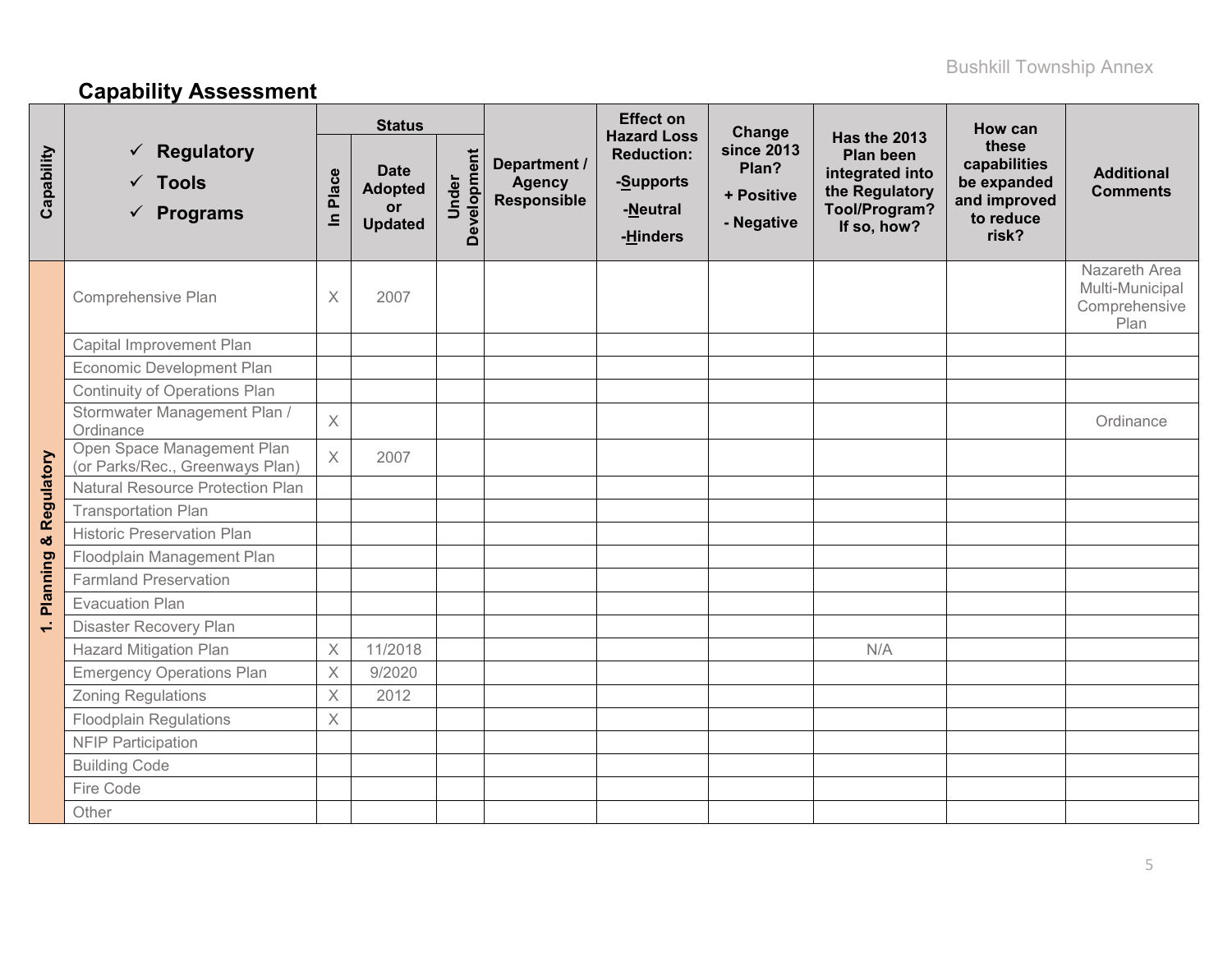# **Capability Assessment –** *continued*

| apability<br>ပ          | <b>Staff</b><br><b>Personnel</b><br><b>Resources</b>                                                                             | <b>Yes</b> | <b>No</b> | Department /<br><b>Agency</b>          | <b>Change since</b><br>2013 Plan?<br>+ Positive<br>- Negative | How can these<br>capabilities be<br>expanded and<br>improved to<br>reduce risk? | <b>Additional</b><br><b>Comments</b> |
|-------------------------|----------------------------------------------------------------------------------------------------------------------------------|------------|-----------|----------------------------------------|---------------------------------------------------------------|---------------------------------------------------------------------------------|--------------------------------------|
|                         | Planners (with land use / land development knowledge)                                                                            |            | X         |                                        |                                                               |                                                                                 |                                      |
|                         | Planners or engineers (with natural and / or human-caused hazards<br>knowledge)                                                  | $\times$   |           | <b>Township Engineer</b>               |                                                               |                                                                                 |                                      |
| Technology              | Engineers or professionals trained in building and / or infrastructure<br>construction practices (including building inspectors) | $\times$   |           | <b>Township Engineer</b>               |                                                               |                                                                                 |                                      |
| οð                      | <b>Emergency Manager</b>                                                                                                         | X          |           | Emergency<br>Management<br>Coordinator |                                                               |                                                                                 |                                      |
|                         | Floodplain administrator / manager                                                                                               | X          |           | Zoning Officer                         |                                                               |                                                                                 |                                      |
|                         | Land surveyors                                                                                                                   | X          |           | <b>Township Engineer</b>               |                                                               |                                                                                 |                                      |
| Administrative          | Staff familiar with the hazards of the community                                                                                 | X          |           | Public Works<br>Department             |                                                               |                                                                                 |                                      |
| $\overline{\mathbf{a}}$ | Personnel skilled in Geographical Information Systems (GIS) and /<br>or FEMA's HAZUS program                                     |            | $\times$  |                                        |                                                               |                                                                                 |                                      |
|                         | Grant writers or fiscal staff to handle large / complex grants                                                                   | X          |           | <b>Township Manager</b>                |                                                               |                                                                                 |                                      |
|                         | Other                                                                                                                            |            |           |                                        |                                                               |                                                                                 |                                      |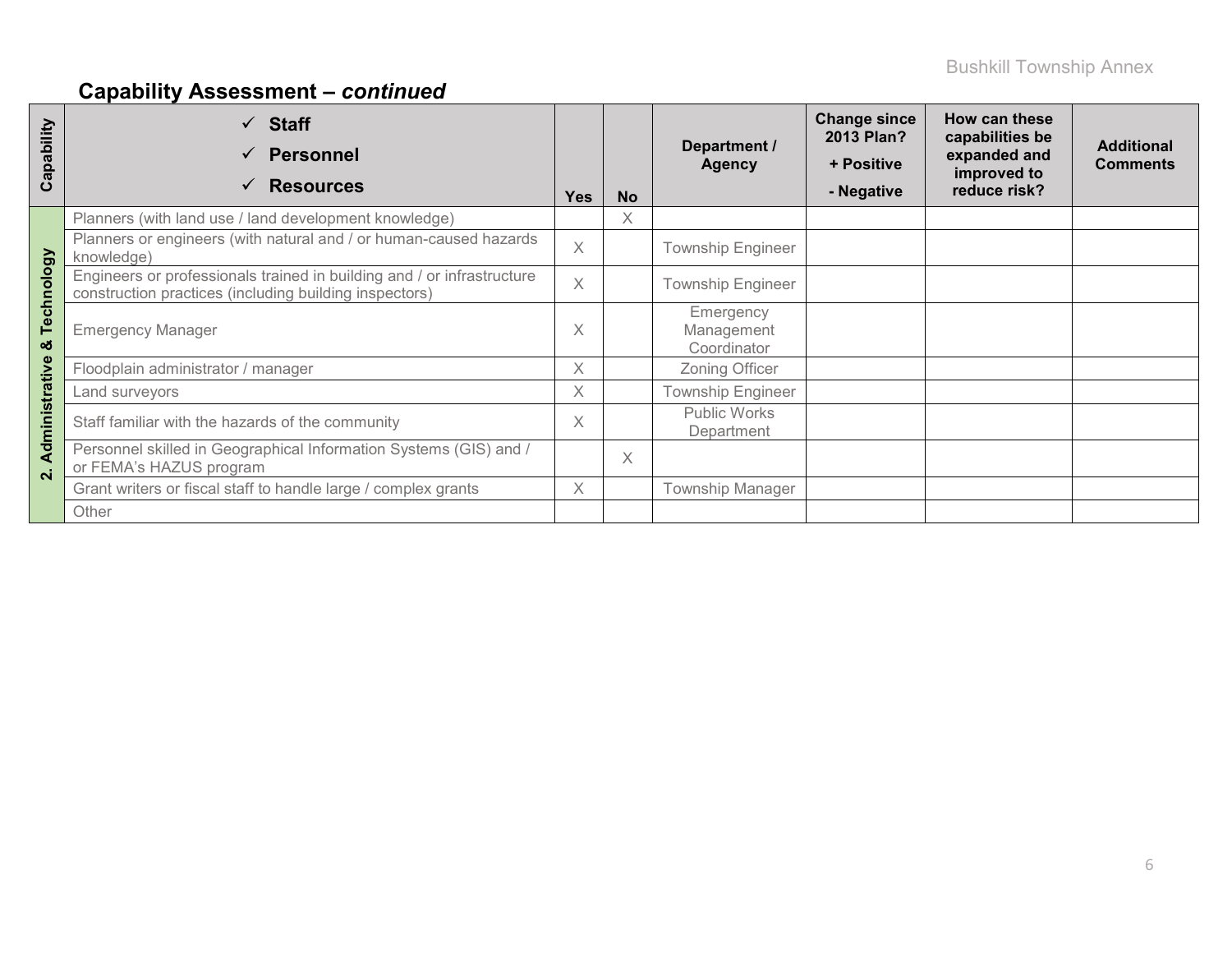# **Capability Assessment –** *continued*

| Capability        |                                                         | <b>Yes</b> | <b>No</b> | Department /<br><b>Agency</b> | <b>Change since</b><br>2013 Plan?<br>+ Positive<br>- Negative | How can these<br>capabilities be<br>expanded and<br>improved to<br>reduce risk? | <b>Additional</b><br><b>Comments</b>      |
|-------------------|---------------------------------------------------------|------------|-----------|-------------------------------|---------------------------------------------------------------|---------------------------------------------------------------------------------|-------------------------------------------|
|                   | Capital improvement programming                         | X          |           |                               |                                                               |                                                                                 | Mostly for roadway<br><i>improvements</i> |
| <u>ဇိ</u>         | <b>Community Development Block Grants (CDBG)</b>        |            | X         |                               |                                                               |                                                                                 |                                           |
| $\bullet$<br>burg | Special purposes taxes                                  | X          |           |                               |                                                               |                                                                                 | Open Space Tax<br>$-0.25%$                |
| 8g<br>ě           | Gas / Electricity utility fees                          |            | Χ         |                               |                                                               |                                                                                 |                                           |
|                   | Water / Sewer fees                                      |            | X         |                               |                                                               |                                                                                 |                                           |
| ncial             | Stormwater utility fees                                 |            | X         |                               |                                                               |                                                                                 |                                           |
| Finai             | Development impact fees                                 |            | X         |                               |                                                               |                                                                                 |                                           |
| ო                 | General obligation, revenue, and / or special tax bonds |            | $\times$  |                               |                                                               |                                                                                 |                                           |
|                   | Partnering arrangements or intergovernmental agreements | X.         |           | Police                        |                                                               |                                                                                 |                                           |
|                   | Other                                                   |            |           |                               |                                                               |                                                                                 |                                           |

| Capability    | Program<br>$\checkmark$<br>Organization                                                                                                                           | <b>Yes</b> | <b>No</b> | Department /<br><b>Agency</b>         | <b>Change since</b><br>2013 Plan?<br>+ Positive<br>- Negative | How can these<br>capabilities be<br>expanded and<br>improved to<br>reduce risk? | <b>Additional</b><br><b>Comments</b> |
|---------------|-------------------------------------------------------------------------------------------------------------------------------------------------------------------|------------|-----------|---------------------------------------|---------------------------------------------------------------|---------------------------------------------------------------------------------|--------------------------------------|
|               | <b>Firewise Communities Certification</b>                                                                                                                         |            | $\chi$    |                                       |                                                               |                                                                                 |                                      |
|               | <b>StormReady Certification</b>                                                                                                                                   |            | $\chi$    |                                       |                                                               |                                                                                 |                                      |
|               | Natural disaster or safety-related school programs                                                                                                                |            | Χ         |                                       |                                                               |                                                                                 |                                      |
| Outreach<br>ಹ | Ongoing public education or information programs such as,<br>responsible water use, fire safety, household preparedness, and<br>environmental education.          | X          |           | Township                              |                                                               |                                                                                 | Newsletter in Spring<br>and Fall     |
| Education     | Public-private partnership initiatives addressing disaster related<br>issues.                                                                                     |            | Χ         |                                       |                                                               |                                                                                 |                                      |
| ₩             | Local citizen groups or non-profit organizations focused on<br>environmental protection, emergency preparedness, access and<br>functional needs populations, etc. |            |           | <b>Bushkill Stream</b><br>Conservancy |                                                               |                                                                                 | Environmental<br>Protection          |
|               | Other                                                                                                                                                             |            |           |                                       |                                                               |                                                                                 |                                      |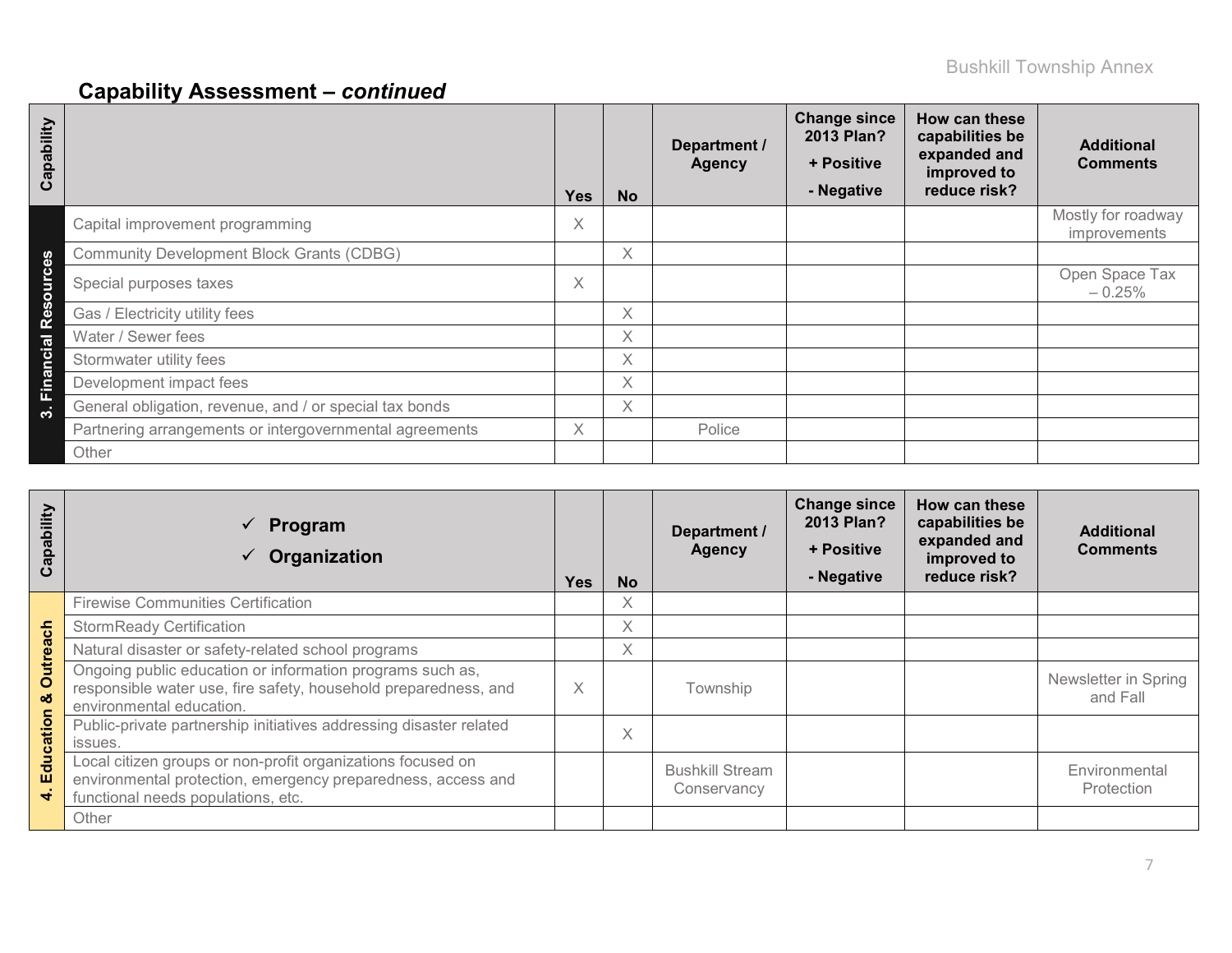## **Capability Assessment –** *continued*

| bility       |                               |         | <b>Degree of Capability</b> |      | <b>Change since the 2013 Hazard</b><br><b>Mitigation Plan?</b> | <b>Additional Comments</b> |  |
|--------------|-------------------------------|---------|-----------------------------|------|----------------------------------------------------------------|----------------------------|--|
| Capat        |                               | Limited | <b>Moderate</b>             | High | If so, how?                                                    |                            |  |
|              | Planning and Regulatory       |         | Χ                           |      |                                                                |                            |  |
| ment<br>Self | Administrative and Technical  |         | X                           |      |                                                                |                            |  |
| 5. Sel<br>m  | Financial                     |         | $\checkmark$<br>⋏           |      |                                                                |                            |  |
| ⋖            | <b>Education and Outreach</b> |         | X                           |      |                                                                |                            |  |

# **Known or Anticipated Future Development / Redevelopment**

| Development /<br><b>Property Name</b> | <b>Type of Development</b> | <b>Number of Structures</b> | Location                | <b>Known Hazard Zone</b> | <b>Description / Status</b> |
|---------------------------------------|----------------------------|-----------------------------|-------------------------|--------------------------|-----------------------------|
| Scenic View III                       | Residential                | 14                          | <b>Clearview Avenue</b> | No                       | In Progress                 |
| Vistas @ Bushkill                     | Residential                | 36                          | Cherry Hill Road        | No                       | In Progress                 |
| <b>Erhardt Tract</b>                  | Commercial                 |                             | State Route 512         | No                       | In Progress                 |

# **Natural & Non-Natural Event History Specific to Bushkill Township**

| <b>Type of Event and Date(s)</b>        | <b>FEMA Disaster #</b><br>(if applicable) | Local Damage(s) or Loss(es)                                                |  |  |  |  |
|-----------------------------------------|-------------------------------------------|----------------------------------------------------------------------------|--|--|--|--|
| Pennsylvania COVID-19 Pandemic - 1/2020 | DR-4506-PA                                | Emergency Protective measures to combat COVID-19 Pandemic.                 |  |  |  |  |
| <b>Remnants of Hurricane Ida</b>        | <b>DR-4618-PA</b>                         | Assistance to eligible individuals and families affected by this disaster. |  |  |  |  |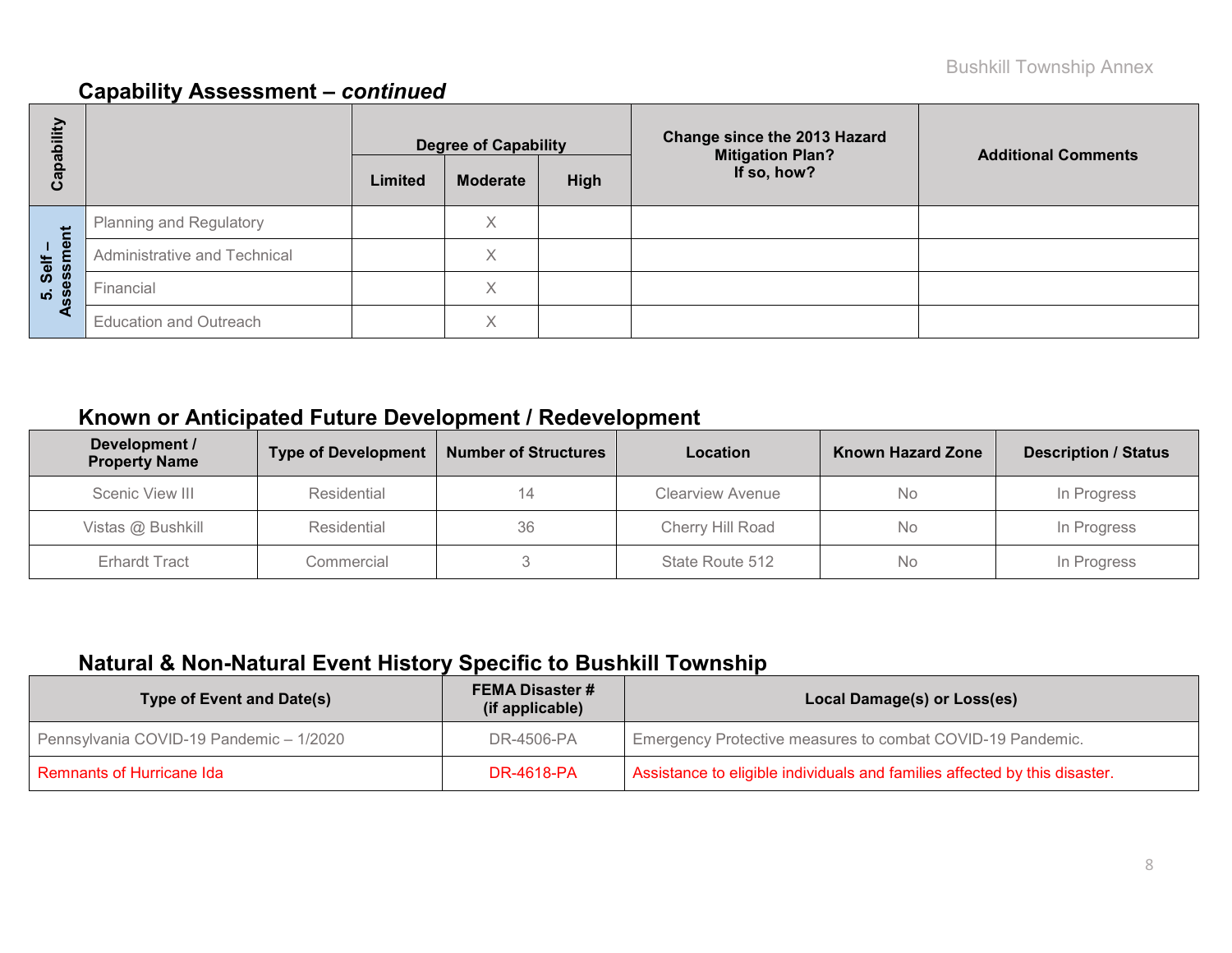# **2013 Municipal Action Plan Status**

|                         |                                                                                                                                                                                                                                                                                                                                                                                                                                                                                                                  |                                 |                                     | <b>Status</b> |           |              |                                                                                 |  |
|-------------------------|------------------------------------------------------------------------------------------------------------------------------------------------------------------------------------------------------------------------------------------------------------------------------------------------------------------------------------------------------------------------------------------------------------------------------------------------------------------------------------------------------------------|---------------------------------|-------------------------------------|---------------|-----------|--------------|---------------------------------------------------------------------------------|--|
|                         | <b>Existing Mitigation Action</b><br>(from 2013 Hazard Mitigation Plan)                                                                                                                                                                                                                                                                                                                                                                                                                                          | Progres<br>No Progre<br>Unknown | Progress<br>$\overline{\mathbf{a}}$ | Continuous    | Completed | Discontinued | <b>Additional Comments</b>                                                      |  |
| $\blacktriangleleft$    | Keller Rd. Bridge Replacement (near intersection of Belfast Road) - Remove culvert<br>and install precast concrete bridge. Bridge was damaged by flooding.                                                                                                                                                                                                                                                                                                                                                       |                                 |                                     |               | $\times$  |              | Replaced Keller Road bridge; not<br>carried through to the 2018 Action<br>Plan. |  |
| $\mathbf{2}$            | Retrofit structures located in hazard-prone areas to protect structures from future<br>damage, with repetitive loss and severe repetitive loss properties as priority.<br>Phase 1: Identify appropriate candidates for retrofitting based on cost-effectiveness<br>versus relocation.<br>Phase 2: Where retrofitting is determined to be a viable option, work with property<br>owners toward implementation of that action based on available funding from FEMA<br>and local match availability.                |                                 |                                     | X             |           |              |                                                                                 |  |
| $\mathbf{3}$            | Purchase, or relocate structures located in hazard- prone areas to protect structures<br>from future damage, with repetitive loss and severe repetitive loss properties as<br>priority.<br>Phase 1: Identify appropriate candidates for relocation based on cost-effectiveness<br>versus retrofitting.<br>Phase 2: Where relocation is determined to be a viable option, work with property<br>owners toward implementation of that action based on available funding from FEMA<br>and local match availability. |                                 |                                     | X             |           |              |                                                                                 |  |
| $\overline{\mathbf{4}}$ | Maintain compliance with and good-standing in the NFIP including adoption and<br>enforcement of floodplain management requirements (e.g. regulating all new and<br>substantially improved construction in Special Hazard Flood Areas), floodplain<br>identification and mapping, and flood insurance outreach to the community. Further,<br>continue to meet and/or exceed the minimum NFIP standards and criteria through the<br>following NFIP- related continued compliance actions identified below.         |                                 |                                     |               | $\times$  |              | Adopted floodplain ordinance in 2014.                                           |  |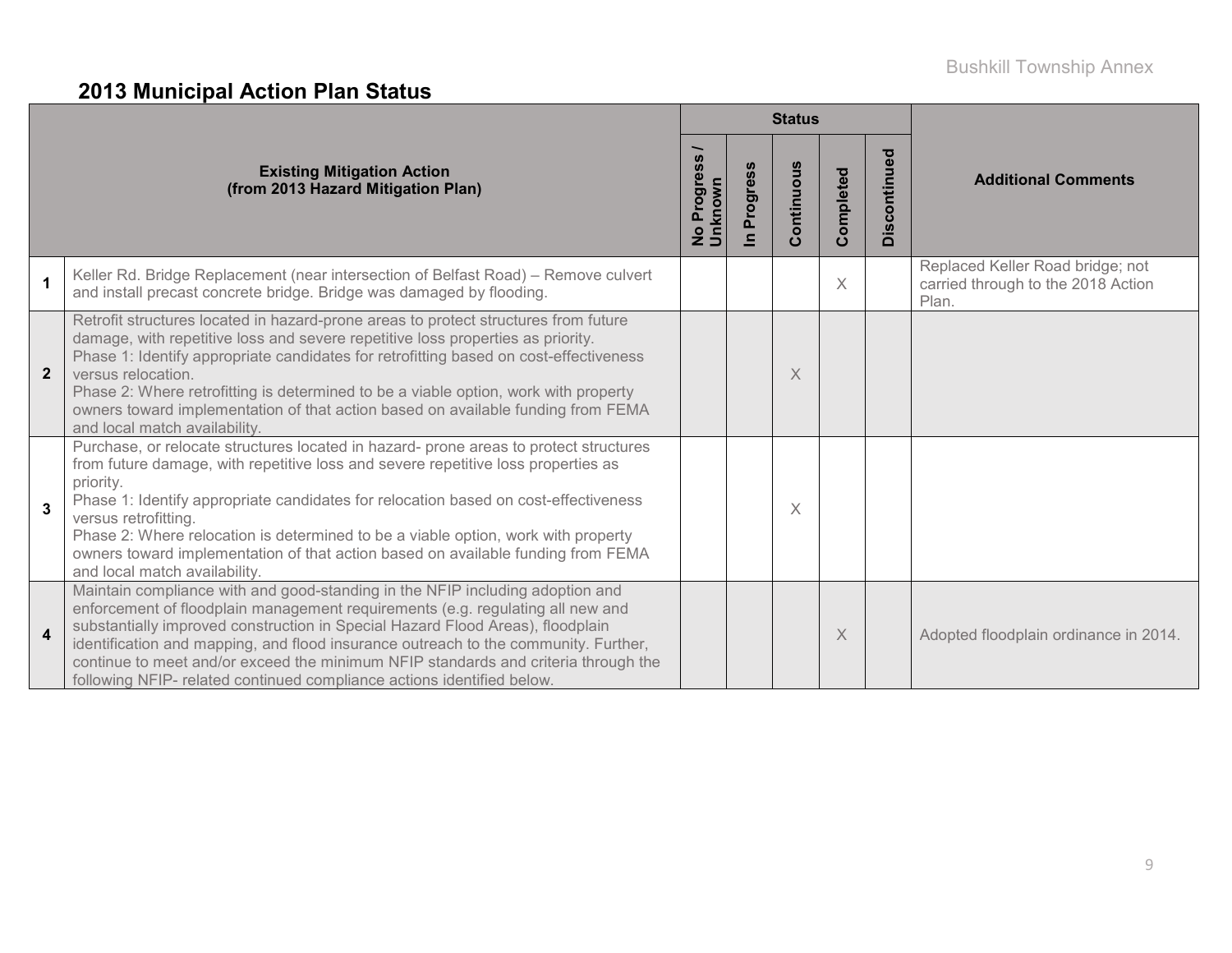# **2013 Municipal Action Plan Status –** *continued*

|                |                                                                                                                                                                                                                                                                                                                                                                                                                                                                                                                                                                                                                                                                                                                                                                                                                                                                                                                                                                                                                                                    |                                         |                            | <b>Status</b> |           |              |                            |
|----------------|----------------------------------------------------------------------------------------------------------------------------------------------------------------------------------------------------------------------------------------------------------------------------------------------------------------------------------------------------------------------------------------------------------------------------------------------------------------------------------------------------------------------------------------------------------------------------------------------------------------------------------------------------------------------------------------------------------------------------------------------------------------------------------------------------------------------------------------------------------------------------------------------------------------------------------------------------------------------------------------------------------------------------------------------------|-----------------------------------------|----------------------------|---------------|-----------|--------------|----------------------------|
|                | <b>Existing Mitigation Action</b><br>(from 2013 Hazard Mitigation Plan)                                                                                                                                                                                                                                                                                                                                                                                                                                                                                                                                                                                                                                                                                                                                                                                                                                                                                                                                                                            | <b>Progress</b><br>No Progre<br>Unknown | Progress<br>$\overline{=}$ | Continuous    | Completed | Discontinued | <b>Additional Comments</b> |
| 5              | Conduct and facilitate community and public education and outreach for residents and<br>businesses to include, but not be limited to, the following to promote and effect natural<br>hazard risk reduction:<br>- Provide and maintain links to the HMP website, and regularly post notices on the<br>County/municipal homepage(s) referencing the HMP webpages.<br>- Prepare and distribute informational letters to flood vulnerable property owners and<br>neighborhood associations, explaining the availability of mitigation grant funding to<br>mitigate their properties, and instructing them on how they can learn more and<br>implement mitigation.<br>- Use email notification systems and newsletters to better educate the public on flood<br>insurance, the availability of mitigation grant funding, and personal natural hazard risk<br>reduction measures.<br>- Work with neighborhood associations, civic and business groups to disseminate<br>information on flood insurance and the availability of mitigation grant funding. |                                         |                            | $\times$      |           |              |                            |
| $6\phantom{1}$ | Begin the process to adopt higher regulatory standards to manage flood risk (i.e.<br>increased freeboard, cumulative substantial damage/improvements) and sinkhole risk<br>(e.g. carbonate bedrock standards).                                                                                                                                                                                                                                                                                                                                                                                                                                                                                                                                                                                                                                                                                                                                                                                                                                     |                                         |                            |               | $\times$  |              | See #4                     |
| $\overline{7}$ | Determine if a Community Assistance Visit (CAV) or Community Assistance Contact<br>(CAC) is needed, and schedule if needed.                                                                                                                                                                                                                                                                                                                                                                                                                                                                                                                                                                                                                                                                                                                                                                                                                                                                                                                        |                                         |                            | $\times$      |           |              |                            |
| 8              | Have designated NFIP Floodplain Administrator (FPA) become a Certified Floodplain<br>Manager through the ASFPM, and pursue relevant continuing education training such<br>as FEMA Benefit-Cost Analysis.                                                                                                                                                                                                                                                                                                                                                                                                                                                                                                                                                                                                                                                                                                                                                                                                                                           | $\times$                                |                            |               |           |              |                            |
| 9              | Participate in the Community Rating System (CRS) to further manage flood risk and<br>reduce flood insurance premiums for NFIP policyholders. This shall start with the<br>submission to FEMA-DHS of a Letter of Intent to join CRS, followed by the completion<br>& submission of an application to the program once the community's current<br>compliance with the NFIP is established.                                                                                                                                                                                                                                                                                                                                                                                                                                                                                                                                                                                                                                                           | $\times$                                |                            |               |           |              |                            |
| 10             | Archive elevation certificates                                                                                                                                                                                                                                                                                                                                                                                                                                                                                                                                                                                                                                                                                                                                                                                                                                                                                                                                                                                                                     | $\overline{X}$                          |                            |               |           |              |                            |
| 11             | Continue to support the implementation, monitoring, maintenance, and updating of this<br>Plan, as defined in Section 7.0                                                                                                                                                                                                                                                                                                                                                                                                                                                                                                                                                                                                                                                                                                                                                                                                                                                                                                                           |                                         |                            | $\times$      |           |              |                            |
| 12             | Complete the ongoing updates of the Comprehensive Emergency Management Plans                                                                                                                                                                                                                                                                                                                                                                                                                                                                                                                                                                                                                                                                                                                                                                                                                                                                                                                                                                       |                                         |                            | $\times$      |           |              |                            |
| 13             | Create/enhance/ maintain mutual aid agreements with neighboring communities for<br>continuity of operations.                                                                                                                                                                                                                                                                                                                                                                                                                                                                                                                                                                                                                                                                                                                                                                                                                                                                                                                                       |                                         |                            | $\times$      |           |              |                            |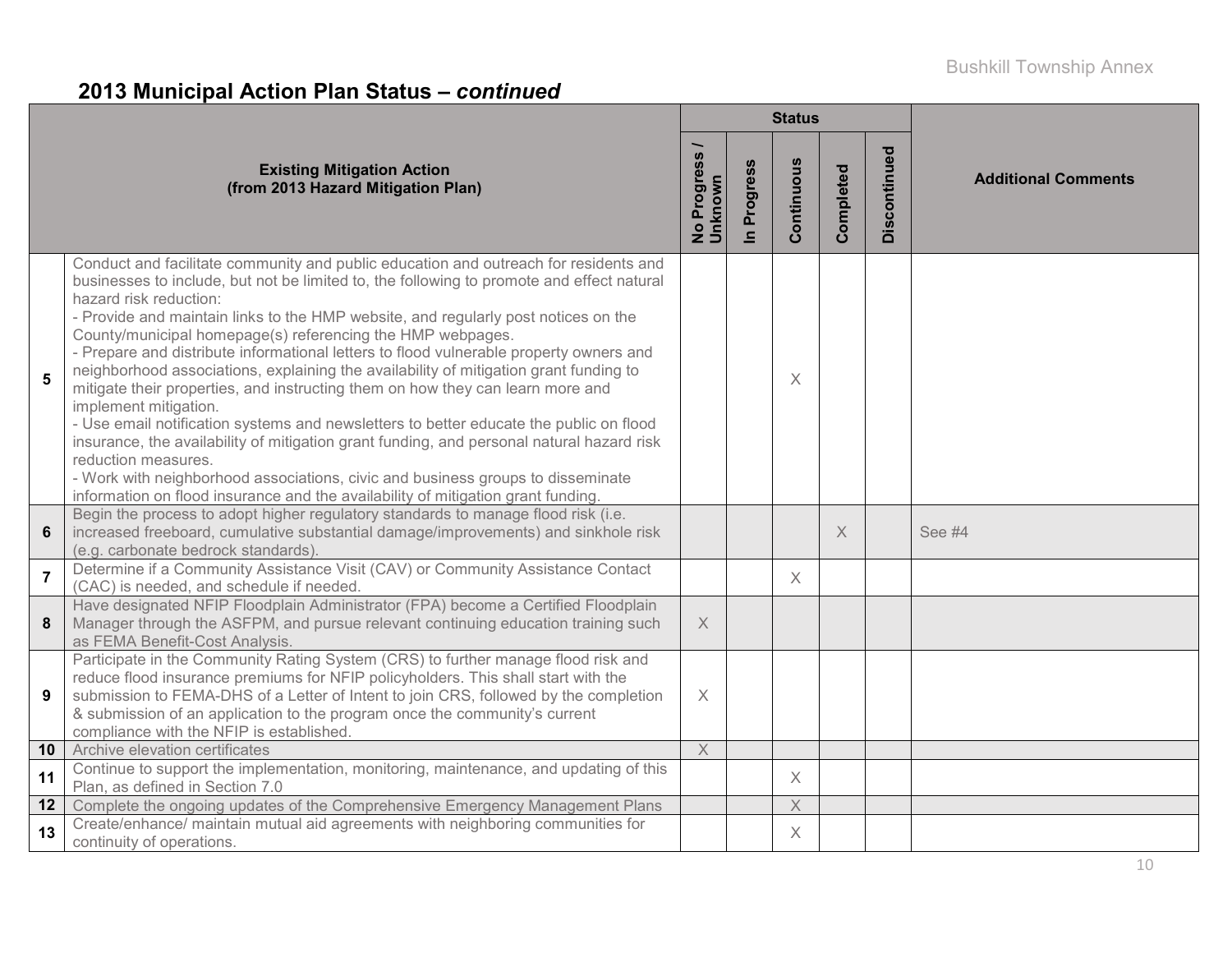# **2013 Municipal Action Plan Status –** *continued*

|    |                                                                                                                                                                                                                                                                                       |        |    | <b>Status</b>          |           |                                                                         |                            |
|----|---------------------------------------------------------------------------------------------------------------------------------------------------------------------------------------------------------------------------------------------------------------------------------------|--------|----|------------------------|-----------|-------------------------------------------------------------------------|----------------------------|
|    | <b>Existing Mitigation Action</b><br>(from 2013 Hazard Mitigation Plan)                                                                                                                                                                                                               | 0<br>Ó | ರಾ | ontinuo<br>$\mathbf C$ | Completed | ਠ<br>$\mathbf 0$<br>Ē<br>$\circ$<br>$\mathbf c$<br><u>ທ</u><br>$\Omega$ | <b>Additional Comments</b> |
| 14 | Identify and develop agreements with entities that can provide support with<br>FEMA/PEMA paperwork after disasters; qualified damage assessment personnel -<br>Improve post-disaster capabilities - damage assessment; FEMA/PEMA paperwork<br>compilation, submissions, recordkeeping |        |    | $\times$               |           |                                                                         |                            |
| 15 | Work with regional agencies (i.e. County and PEMA) to help develop damage<br>assessment capabilities at the local level through such things as training programs,<br>certification of qualified individuals (e.g. code officials, floodplain managers,<br>engineers).                 |        |    | X                      |           |                                                                         |                            |

#### **Notes:**

**1.** Actions not carried through to the 2018 Action Plan are so noted.

**2.** To maintain National Flood Insurance Program (NFIP) compliance, actions related to the NFIP were carried through to the 2018 Action Plan even if identified by the municipality as completed.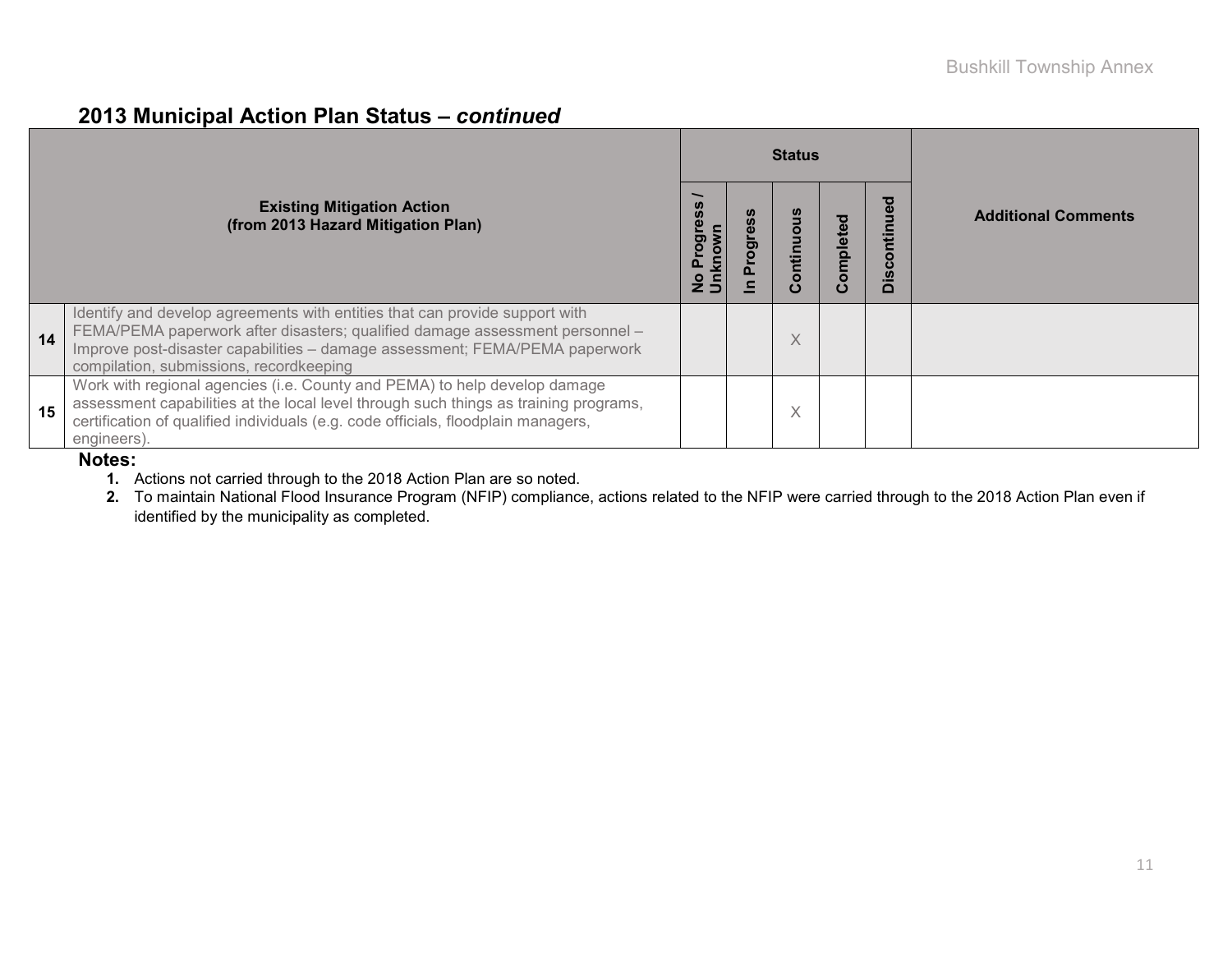# **2018 Mitigation Action Plan**

|                | <b>Mitigation Action</b>                                                                                                                                                                                                                                                                                                                                                                                                                                                                                                                 | <b>Mitigation</b><br><b>Technique</b><br><b>Category</b> | Hazard(s)<br><b>Addressed</b> | <b>Priority</b><br>(H/M/L) | <b>Estimated</b><br><b>Cost</b> | <b>Potential</b><br><b>Funding</b>                                                                                | <b>Lead Agency</b><br>/ Department                                                                                           | Implementation<br><b>Schedule</b>      | <b>Applies to New</b><br>and $/$ or<br><b>Existing</b><br><b>Structures</b> |
|----------------|------------------------------------------------------------------------------------------------------------------------------------------------------------------------------------------------------------------------------------------------------------------------------------------------------------------------------------------------------------------------------------------------------------------------------------------------------------------------------------------------------------------------------------------|----------------------------------------------------------|-------------------------------|----------------------------|---------------------------------|-------------------------------------------------------------------------------------------------------------------|------------------------------------------------------------------------------------------------------------------------------|----------------------------------------|-----------------------------------------------------------------------------|
| $\mathbf 1$    | Retrofit structures located in<br>hazard-prone areas to protect<br>structures from future damage, with<br>repetitive loss and severe repetitive<br>loss properties as priority.<br>Phase 1: Identify appropriate<br>candidates for retrofitting based on<br>cost-effectiveness versus<br>relocation.<br>Phase 2: Where retrofitting is<br>determined to be a viable option,<br>work with property owners toward<br>implementation of that action based<br>on available funding from FEMA<br>and local match availability.                | Structure &<br>Infrastructure                            | Flood                         | Medium-<br>High            | High                            | <b>FEMA</b><br>Mitigation<br>Grant<br>Programs<br>and local<br>budget (or<br>property<br>owner) for<br>cost share | Municipality<br>(via Municipal<br>Engineer/NFIP<br>Floodplain<br>Administrator)<br>with support<br>from PEMA,<br><b>FEMA</b> | Long-term<br>(depending on<br>funding) | Existing                                                                    |
| $\overline{2}$ | Purchase, or relocate structures<br>located in hazard- prone areas to<br>protect structures from future<br>damage, with repetitive loss and<br>severe repetitive loss properties as<br>priority.<br>Phase 1: Identify appropriate<br>candidates for relocation based on<br>cost-effectiveness versus<br>retrofitting.<br>Phase 2: Where relocation is<br>determined to be a viable option,<br>work with property owners toward<br>implementation of that action based<br>on available funding from FEMA<br>and local match availability. | Structure &<br>Infrastructure                            | Flood                         | Medium-<br>High            | <b>High</b>                     | <b>FEMA</b><br>Mitigation<br>Grant<br>Programs<br>and local<br>budget (or<br>property<br>owner) for<br>cost share | Municipality<br>(via Municipal<br>Engineer/NFIP<br>Floodplain<br>Administrator)<br>with support<br>from PEMA,<br><b>FEMA</b> | Long-term<br>(depending on<br>funding) | Existing                                                                    |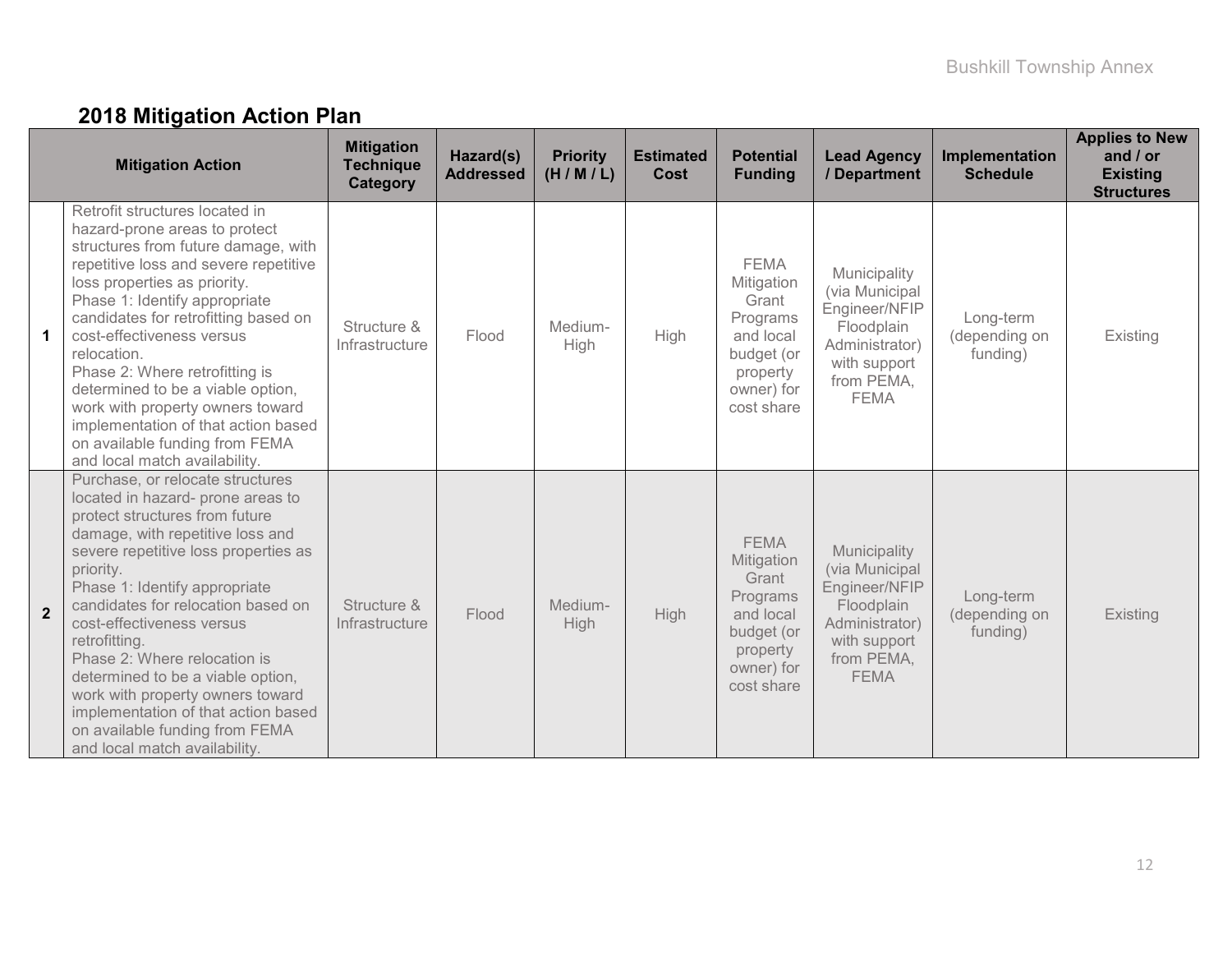|              | <b>Mitigation Action</b>                                                                                                                                                                                                                                                                                                                                                                                                                                                                                                       | <b>Mitigation</b><br><b>Technique</b><br>Category | Hazard(s)<br><b>Addressed</b>                      | <b>Priority</b><br>(H/M/L) | <b>Estimated</b><br>Cost | <b>Potential</b><br><b>Funding</b> | <b>Lead Agency</b><br>/ Department                                                                                               | Implementation<br><b>Schedule</b> | <b>Applies to New</b><br>and $/$ or<br><b>Existing</b><br><b>Structures</b> |
|--------------|--------------------------------------------------------------------------------------------------------------------------------------------------------------------------------------------------------------------------------------------------------------------------------------------------------------------------------------------------------------------------------------------------------------------------------------------------------------------------------------------------------------------------------|---------------------------------------------------|----------------------------------------------------|----------------------------|--------------------------|------------------------------------|----------------------------------------------------------------------------------------------------------------------------------|-----------------------------------|-----------------------------------------------------------------------------|
| $\mathbf{R}$ | Maintain compliance with and good<br>standing in the NFIP including<br>adoption & enforcement of<br>floodplain management<br>requirements (e.g. regulating all<br>new & substantially improved<br>construction in Special Hazard<br>Flood Areas), floodplain<br>identification & mapping, & flood<br>insurance outreach to the<br>community. Further, continue to<br>meet and/or exceed the minimum<br>NFIP standards and criteria through<br>the following NFIP- related<br>continued compliance actions<br>identified below. | Local plans<br>&<br>Regulations                   | Flood,<br>Windstorm<br>Tornado,<br>Winter<br>Storm | High                       | Low -<br><b>Medium</b>   | Municipal<br><b>Budget</b>         | Municipality<br>(via Municipal<br>Engineer/NFIP<br>Floodplain<br>Administrator)<br>with support<br>from PEMA,<br><b>ISO FEMA</b> | Ongoing                           | New &<br>Existing                                                           |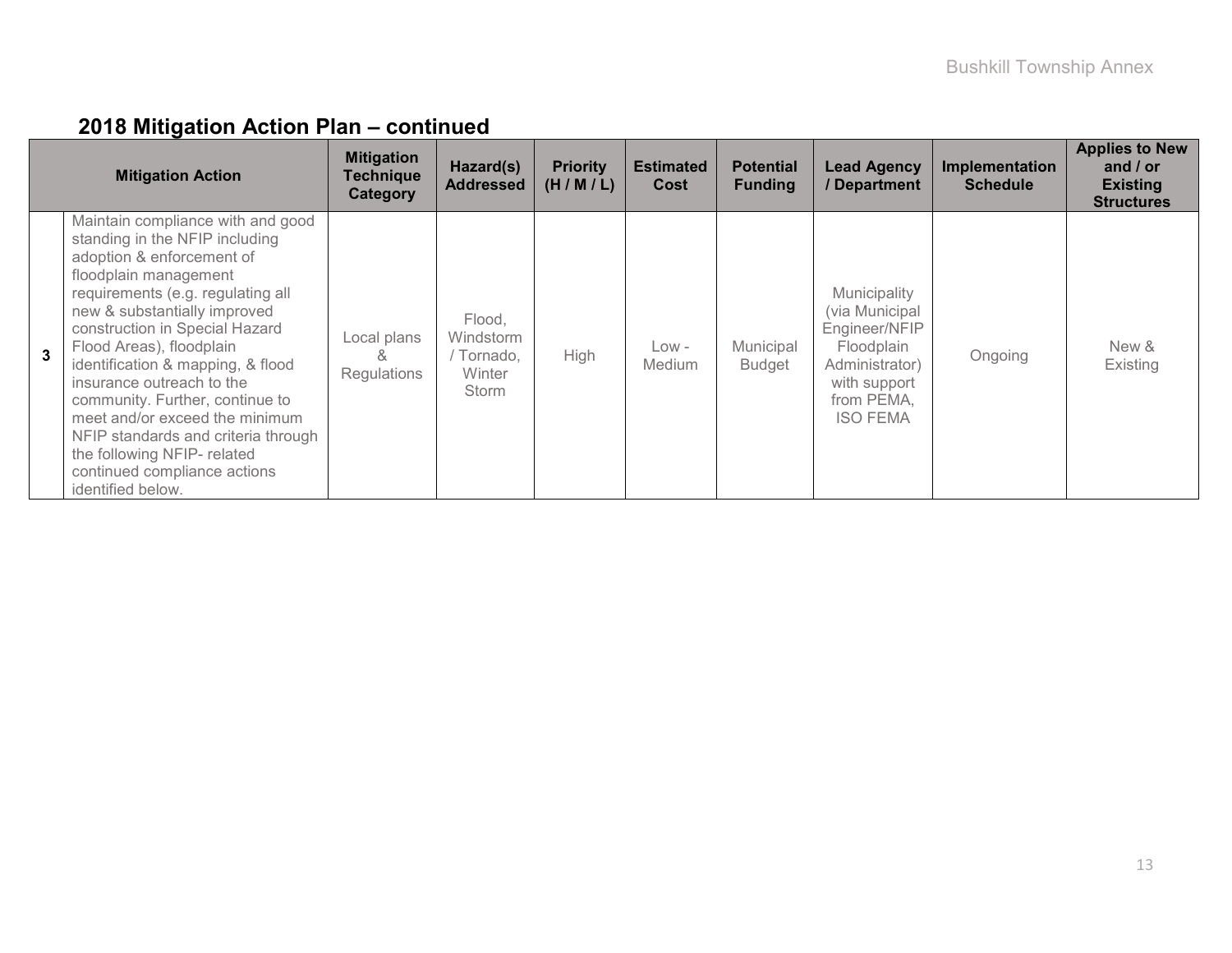| <b>Mitigation Action</b>                                                                                                                                                                                                                                                                                                                                                                                                                                                                                                                                                                                                                                                                                                                                                                                                                                                                                                                                                                                                                                                                                                            | <b>Mitigation</b><br><b>Technique</b><br>Category | Hazard(s)<br><b>Addressed</b> | <b>Priority</b><br>(H/M/L) | <b>Estimated</b><br><b>Cost</b> | <b>Potential</b><br><b>Funding</b> | <b>Lead Agency</b><br>/ Department                                       | Implementation<br><b>Schedule</b> | <b>Applies to New</b><br>and $/$ or<br><b>Existing</b><br><b>Structures</b> |
|-------------------------------------------------------------------------------------------------------------------------------------------------------------------------------------------------------------------------------------------------------------------------------------------------------------------------------------------------------------------------------------------------------------------------------------------------------------------------------------------------------------------------------------------------------------------------------------------------------------------------------------------------------------------------------------------------------------------------------------------------------------------------------------------------------------------------------------------------------------------------------------------------------------------------------------------------------------------------------------------------------------------------------------------------------------------------------------------------------------------------------------|---------------------------------------------------|-------------------------------|----------------------------|---------------------------------|------------------------------------|--------------------------------------------------------------------------|-----------------------------------|-----------------------------------------------------------------------------|
| Conduct and facilitate community<br>and public education and outreach<br>for residents and businesses to<br>include, but not be limited to, the<br>following to promote and effect<br>natural hazard risk reduction:<br>- Provide and maintain links to the<br>HMP website, and regularly post<br>notices on the County/municipal<br>homepage(s) referencing the HMP<br>webpages.<br>- Prepare and distribute<br>informational letters to flood<br>vulnerable property owners and<br>neighborhood associations,<br>explaining the availability of<br>$\overline{\mathbf{4}}$<br>mitigation grant funding to mitigate<br>their properties, and instructing<br>them on how they can learn more<br>and implement mitigation.<br>- Use email notification systems<br>and newsletters to better educate<br>the public on flood insurance, the<br>availability of mitigation grant<br>funding, and personal natural<br>hazard risk reduction measures.<br>- Work with neighborhood<br>associations, civic and business<br>groups to disseminate information<br>on flood insurance and the<br>availability of mitigation grant<br>funding. | Education<br>& Awareness                          | All Hazards                   | High                       | Low-<br><b>Medium</b>           | Municipal<br><b>Budget</b>         | Municipality<br>with support<br>from Planning<br>Partners,<br>PEMA, FEMA | Short-term                        | N/A                                                                         |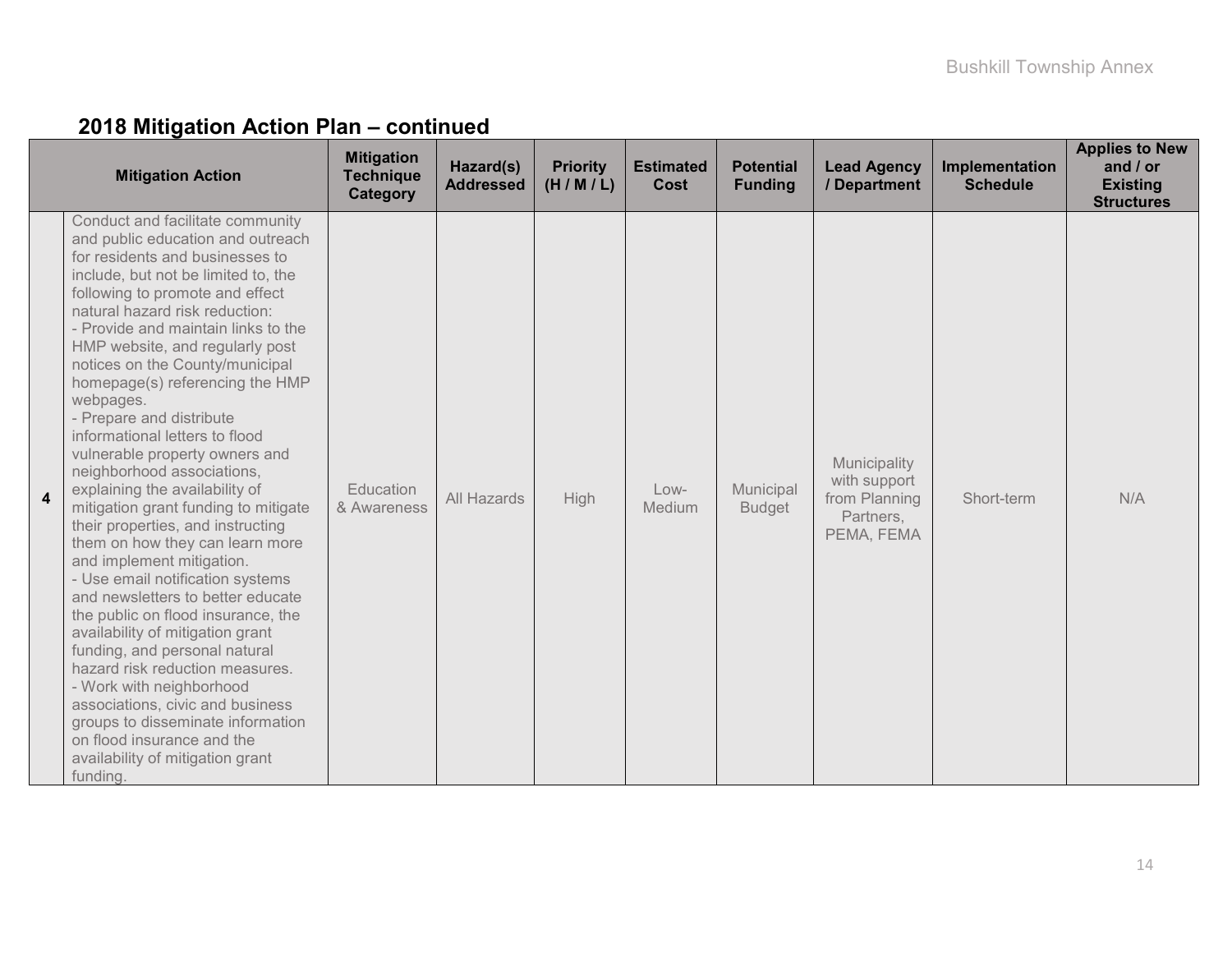|                | <b>Mitigation Action</b>                                                                                                                                                                                                                                                                                                                                                                                           | <b>Mitigation</b><br><b>Technique</b><br><b>Category</b> | Hazard(s)<br><b>Addressed</b>                               | <b>Priority</b><br>(H/M/L) | <b>Estimated</b><br>Cost | <b>Potential</b><br><b>Funding</b> | <b>Lead Agency</b><br>/ Department                                                                                           | Implementation<br><b>Schedule</b>       | <b>Applies to New</b><br>and / or Existing<br><b>Structures</b> |
|----------------|--------------------------------------------------------------------------------------------------------------------------------------------------------------------------------------------------------------------------------------------------------------------------------------------------------------------------------------------------------------------------------------------------------------------|----------------------------------------------------------|-------------------------------------------------------------|----------------------------|--------------------------|------------------------------------|------------------------------------------------------------------------------------------------------------------------------|-----------------------------------------|-----------------------------------------------------------------|
| 5              | Begin and/or continue the<br>process to adopt higher<br>regulatory standards to manage<br>flood risk (i.e. increased<br>freeboard, cumulative<br>substantial<br>damage/improvements).                                                                                                                                                                                                                              | Local plans<br>& Regulations                             | Flood:<br>Subsidence<br>/ Sinkholes                         | High                       | Low                      | Municipal<br><b>Budget</b>         | Municipality<br>(via Municipal<br>Engineer/NFIP<br>Floodplain<br>Administrator)<br>with support<br>from PEMA,<br><b>FEMA</b> | Short-term                              | New &<br>Existing                                               |
| 6              | Determine if a Community<br>Assistance Visit (CAV) or<br><b>Community Assistance Contact</b><br>(CAC) is needed, and schedule<br>if needed.                                                                                                                                                                                                                                                                        | Local plans<br>& Regulations                             | Flood,<br>Windstorm /<br>Tornado,<br>Winter<br><b>Storm</b> | Medium                     | Low                      | Municipal<br><b>Budget</b>         | <b>NFIP</b><br>Floodplain<br>Administrator<br>with support<br>from PADEP,<br>PEMA, FEMA                                      | Short-term<br>$(1$ year)                | N/A                                                             |
| $\overline{7}$ | Have designated NFIP<br>Floodplain Administrator (FPA)<br>become a Certified Floodplain<br>Manager through the ASFPM<br>and/or pursue relevant<br>continuing education training<br>such as FEMA Benefit-Cost<br>Analysis.                                                                                                                                                                                          | Local plans<br>& Regulations                             | Flood,<br>Windstorm /<br>Tornado,<br>Winter<br>Storm        | High                       | Low                      | Municipal<br><b>Budget</b>         | <b>NFIP</b><br>Floodplain<br>Administrator                                                                                   | Short-term<br>(depending on<br>funding) | N/A                                                             |
| 8              | Participate in the Community<br>Rating System (CRS) to further<br>manage flood risk and reduce<br>flood insurance premiums for<br>NFIP policyholders. This shall<br>start with the submission to<br>FEMA-DHS of a Letter of Intent<br>to join CRS, followed by the<br>completion and submission of<br>an application to the program<br>once the community's current<br>compliance with the NFIP is<br>established. | Local plans<br>& Regulations                             | Flood,<br>Windstorm /<br>Tornado,<br>Winter<br><b>Storm</b> | Medium                     | Low                      | Municipal<br><b>Budget</b>         | <b>NFIP</b><br>Floodplain<br>Administrator<br>with support<br>from PADEP,<br>PEMA, FEMA                                      | Short-term<br>$(1$ year)                | N/A                                                             |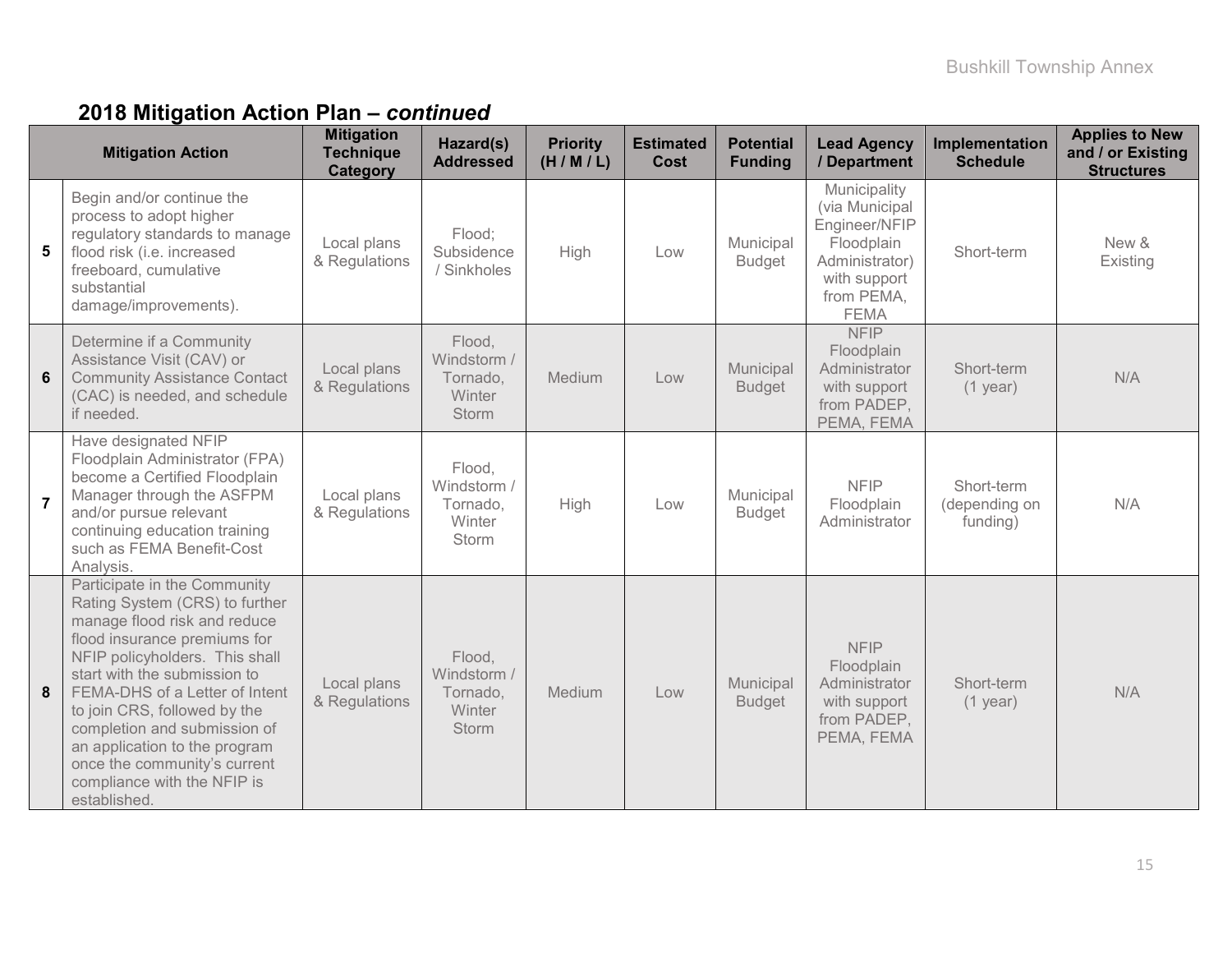|    | <b>Mitigation Action</b>                                                                                                                                                                                                                                               | <b>Mitigation</b><br><b>Technique</b><br><b>Category</b> | Hazard(s)<br><b>Addressed</b>                        | <b>Priority</b><br>(H/M/L) | <b>Estimated</b><br><b>Cost</b>           | <b>Potential</b><br><b>Funding</b>                                                                        | <b>Lead Agency</b><br>/ Department                                                                                                                                        | Implementation<br><b>Schedule</b> | <b>Applies to New</b><br>and / or Existing<br><b>Structures</b> |
|----|------------------------------------------------------------------------------------------------------------------------------------------------------------------------------------------------------------------------------------------------------------------------|----------------------------------------------------------|------------------------------------------------------|----------------------------|-------------------------------------------|-----------------------------------------------------------------------------------------------------------|---------------------------------------------------------------------------------------------------------------------------------------------------------------------------|-----------------------------------|-----------------------------------------------------------------|
| 9  | Obtain and archive elevation<br>certificates for NFIP<br>compliance.                                                                                                                                                                                                   | Local plans<br>& Regulations                             | Flood,<br>Windstorm /<br>Tornado,<br>Winter<br>Storm | High                       | Low                                       | Municipal<br><b>Budget</b>                                                                                | <b>NFIP</b><br>Floodplain<br>Administrator                                                                                                                                | Ongoing                           | N/A                                                             |
| 10 | Continue to support the<br>implementation, monitoring,<br>maintenance, and updating of<br>this Plan, as defined in Section<br>7.0                                                                                                                                      | All<br>Categories                                        | All Hazards                                          | High                       | $Low -$<br>High (for<br>5-year<br>update) | Municipal<br>Budget,<br>possibly<br><b>FEMA</b><br>Mitigation<br>Grant<br>Funding<br>for 5-year<br>update | Municipality<br>(via mitigation<br>planning point<br>of contacts)<br>with support<br>from Planning<br>Partners<br>(through their<br>Points of<br>Contact),<br><b>PEMA</b> | Ongoing                           | New &<br>Existing                                               |
| 11 | Complete the ongoing updates<br>of the<br><b>Comprehensive Emergency</b><br><b>Management Plans</b>                                                                                                                                                                    | Local plans<br>& Regulations                             | All Hazards                                          | High                       | Low                                       | Municipal<br><b>Budget</b>                                                                                | Municipality<br>with support<br>from PEMA                                                                                                                                 | Ongoing                           | New &<br>Existing                                               |
| 12 | Create/enhance/maintain<br>mutual aid agreements with<br>neighboring communities for<br>continuity of operations.                                                                                                                                                      | All<br>Categories                                        | All Hazards                                          | High                       | Low                                       | Municipal<br><b>Budget</b>                                                                                | Municipality<br>with support<br>from<br>surrounding<br>municipalities<br>and County                                                                                       | Ongoing                           | New &<br>Existing                                               |
| 13 | Develop & maintain capabilities<br>to process FEMA/PEMA<br>paperwork after disasters;<br>qualified damage assessment<br>personnel - Improve post-<br>disaster capabilities - damage<br>assessment; FEMA/PEMA<br>paperwork compilation,<br>submissions, record keeping. | Structure &<br>Infrastructure                            | All Hazards                                          | Medium                     | Medium                                    | Municipal<br><b>Budget</b>                                                                                | Municipality<br>with support<br>from County,<br>PEMA, FEMA                                                                                                                | Short-term                        | N/A                                                             |